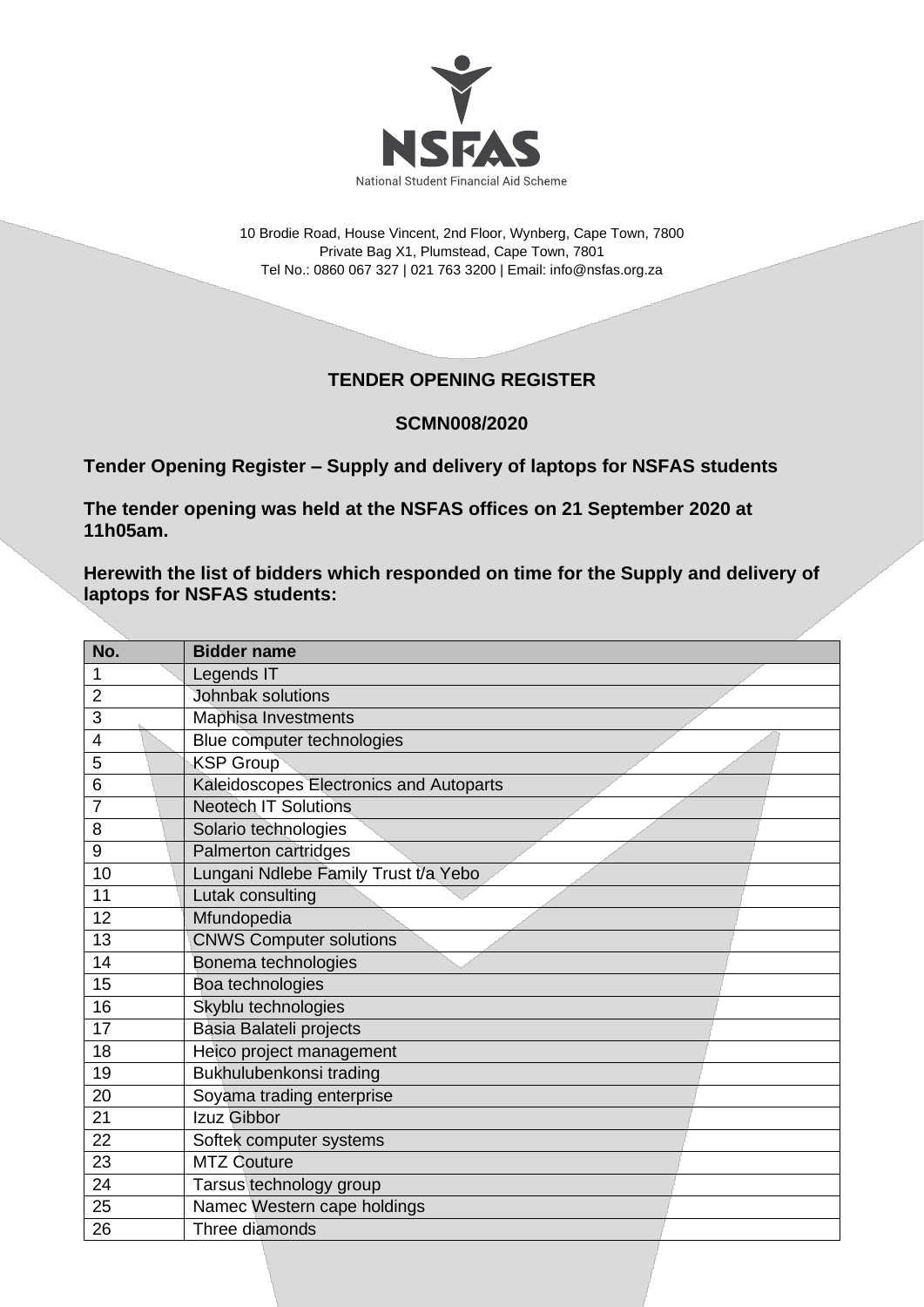| 27 | Moepi publishing                        |
|----|-----------------------------------------|
| 28 | <b>Fundi Capital</b>                    |
| 29 | Moagi technologies                      |
| 30 | Mars technologies                       |
| 31 | <b>Esizwe Africa</b>                    |
| 32 | Argovect                                |
| 33 | <b>Channel innovation</b>               |
| 34 | Indayi civils                           |
| 35 | <b>DBA</b> solutions                    |
| 36 | Leema Bopang JV                         |
| 37 | <b>BDM ICT solutions</b>                |
| 38 | Bongani Rainmaker                       |
| 39 | Prime molecular technologies and SMD JV |
| 40 | Brainet consulting and Vusa labs        |
| 41 | Asenathi projects                       |
| 42 | Thias construction                      |
| 43 | Peo technologies                        |
| 44 | Gijima                                  |
| 45 | Ordirile                                |
| 46 | <b>ABT Technologies</b>                 |
| 47 | Jowies property investment solution     |
| 48 | Iqula motswedi technologies             |
| 49 | Datategra                               |
| 50 | Gagasi IT                               |
| 51 | SBD business systems                    |
| 52 | Phungo ICT solutions                    |
| 53 | Madibana IT solutions                   |
| 54 | Realted general trading                 |
| 55 | Maredi technologies                     |
| 56 | <b>IT Monkey</b>                        |
| 57 | <b>Bhelela international</b>            |
| 58 | Namec electronics enterprise            |
| 59 | Speccom                                 |
| 60 | Fasego 27 trading enterprise            |
| 61 | Gr8 opportunity trading                 |
| 62 | Lethukuthula development projects       |
| 63 | Data solutions South Africa             |
| 64 | Asijiki soundbytes                      |
| 65 | Metro computers                         |
| 66 | Kimona manufacturers                    |
| 67 | <b>MTN</b>                              |
| 68 | Executive lab consulting                |
| 69 | Donabyte                                |
| 70 | Armlux digital                          |
| 71 | Rena business solutions                 |
| 72 | Nashua Kopano                           |
| 73 | Stylco empowerment                      |
| 74 | R and M faitful computers               |
| 75 | Realtone IT peripherals                 |
| 76 | Nihka technology group                  |
| 77 | Ezevee computer solutions               |
|    |                                         |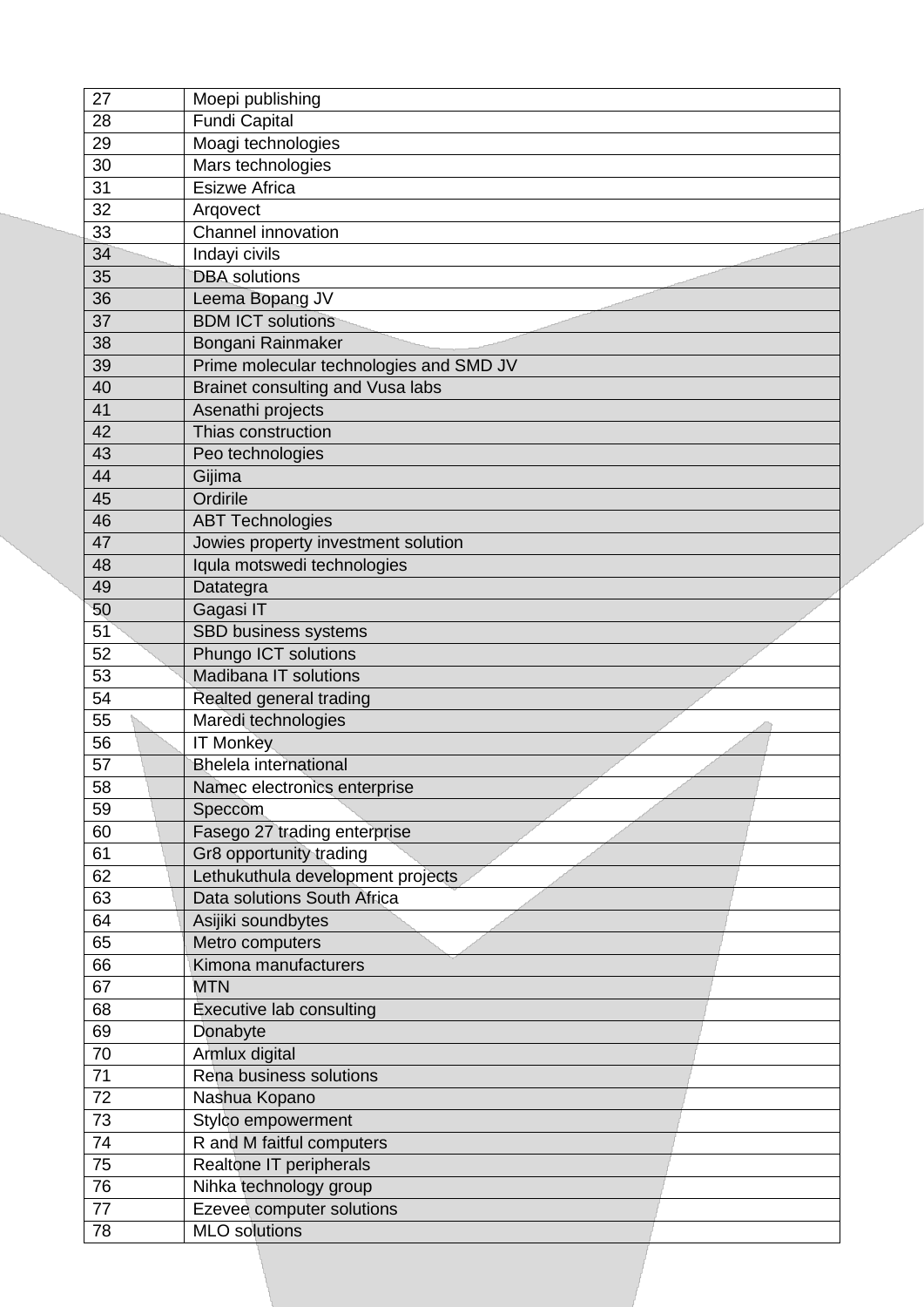| 79              | Shumani industries                                      |
|-----------------|---------------------------------------------------------|
| 80              | Vaal triangle computers                                 |
| 81              | Sohluma construction engineering                        |
| 82              | Accelerit technologies                                  |
| 83              | Vastra Technologies                                     |
| 84              | Thamani technologies and systems                        |
| 85              | <b>Datacentrix</b>                                      |
| 86              | Medaco                                                  |
| 87              | 5 strand                                                |
| 88              | Turi associates                                         |
| 89              | Bolivia technologies                                    |
| 90              | Tetrabyte technologies                                  |
| 91              | <b>Talis fleet</b>                                      |
| 92              | Indawo yam business solutions                           |
| 93              | Enra technologies                                       |
| 94              | Afrovation                                              |
| 95              | <b>KBN</b> technologies                                 |
| 96              | Xon systems                                             |
| 97              | Jobe and Seleoane/Lombez projects                       |
| 98              | Tristar tehnology                                       |
| 99              | <b>DNN</b> technologies                                 |
| 100             | Nhlalala Corporate                                      |
| 101             | Una technologies                                        |
| 102             | <b>IT Master</b>                                        |
| 10 <sub>3</sub> | <b>CEOS</b> technologies                                |
| 104             | Distant star trading                                    |
| 105             | Icomputing solutions                                    |
| 106             | Grow Makhosikati trading                                |
| 107             | <b>CHM Vuwani</b>                                       |
| 108             | Computer solutions international                        |
| 109             | <b>Corridor Africa Technologies</b>                     |
| 110             | Esquire technologies                                    |
| 111             | The naked scientists                                    |
| 112             | <b>Tshipa ICT solutions</b>                             |
| 113             | Imali Corporation 151                                   |
| 114             | Global health for Social Change Network and Coconics JV |
| 115             | Khanya Africa Networks                                  |
| 116             | Samsung                                                 |
| 117             | Allied business solutions                               |
| 118             | MTAG systems and solutions                              |
| 119             | <b>AND technologies</b>                                 |
| 120             | Eastside group                                          |
| 121             | <b>GTM Computers</b>                                    |
| 122             | Bay technologies                                        |
| 123             | Aizatron                                                |
| 124             | <b>Sizwe Africa</b>                                     |
| 125             | Phahama systems development                             |
| 126             | Ndiza information systems                               |
| 127             | Mosen technologies                                      |
| 128             | <b>PNP AIIH</b>                                         |
| 129             | Signature data systems and solutions                    |
| 130             | Loxtion server technologies                             |